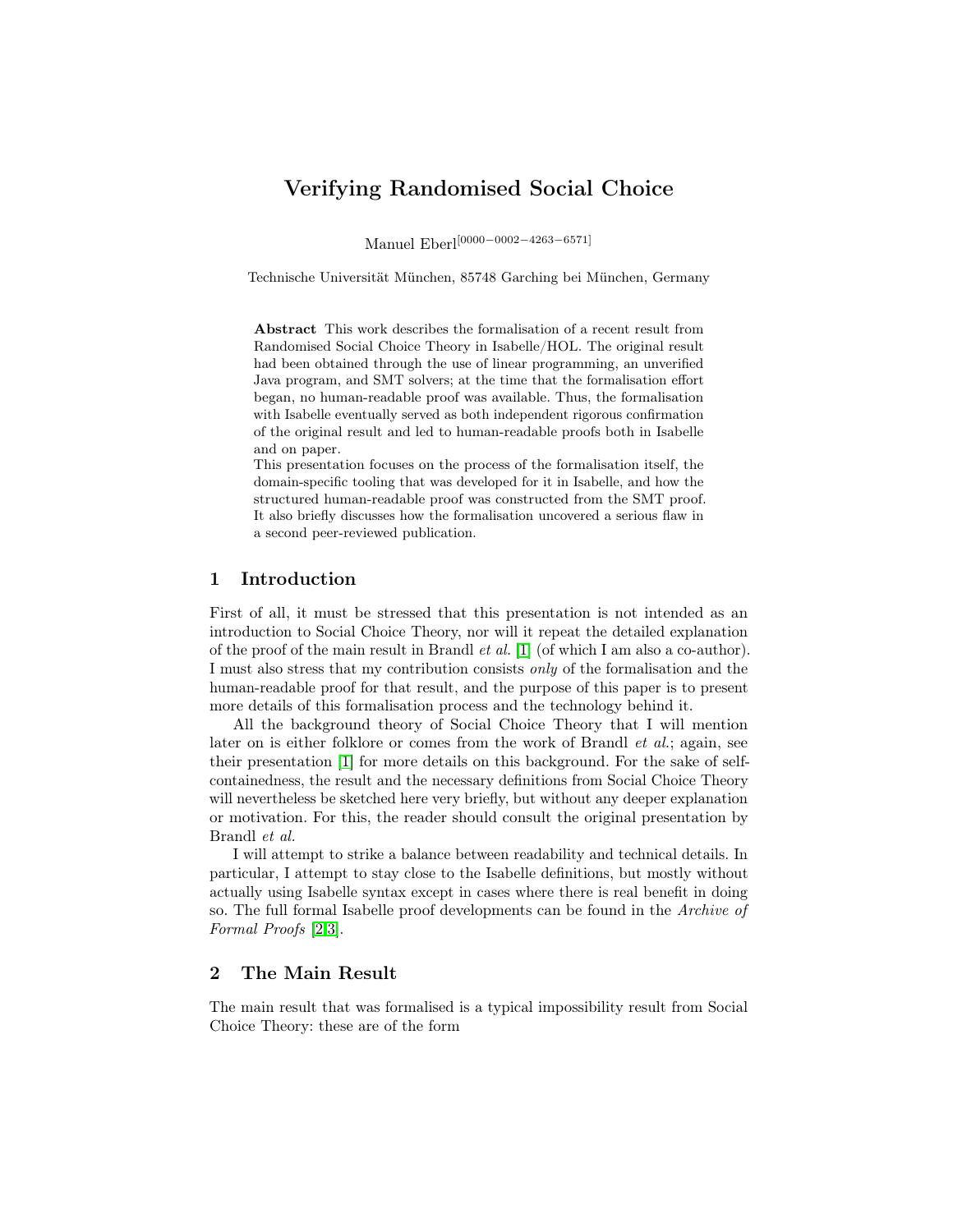There exists no voting scheme for at least  $m$  voters and  $n$  alternatives that simultaneously has the following properties:'

A large variety of results like this exists for many different types of voting schemes and many different choices for the properties that they should have; two famous ones are Arrow's Theorem [\[4\]](#page-15-3) and Gibbard's Theorem [\[5\]](#page-15-4).

The setting that we shall focus on is that of Social Decision Schemes (SDSs): We fix some finite set  $N = \{1, \ldots, m\}$  of agents (or voters) and a finite set of alternatives A with  $|A| = n$ . Each agent i has a preference relation  $\succeq_i$  over the alternatives. In our setting, these preferences are total preorders, i. e. reflexive, transitive, and total relations. The vector  $R = (\succeq_1, \ldots, \succeq_m)$  is called a preference profile. An SDS is then a function that, given such a preference profile, returns a lottery: a probability distribution of winning alternatives.

<span id="page-1-1"></span>The theorem that was formalised is the following:

**Theorem 1.** If  $m \geq 4$  and  $n \geq 4$ , there exists no SDS that has the following properties:[1](#page-1-0)

Anonymity: Invariance under renaming of agents

Neutrality: Invariance under renaming of alternatives

SD-Efficiency: If the SDS returns some lottery, it is optimal in the sense that there is no other lottery that all agents prefer to it.

SD-Strategyproofness: No one agent can, by themselves, obtain a better result by lying about their preferences (i. e. strategic voting is not possible).

As we will see later, it is enough to prove the theorem for  $m = n = 4$  because any SDS  $f(R)$  with the above properties for  $m \geq 4$  agents and  $n \geq 4$  alternatives would give rise to another SDS (denoted as  $f\downarrow(R)$ ) with the same properties for exactly 4 agents and alternatives (see Section [3](#page-5-0) for details on this). The difficult part is therefore the case of exactly 4 agents and alternatives.

In a nutshell, the strategy Brandl *et al.* pursued to find a proof for this case was the following: Consider the set of all preference profiles for our 4 agents and alternatives. For each profile R (or pair of profiles  $R_1, R_2$ ), there are certain conditions on the probabilities of the lottery  $f(R)$  (resp. the lotteries  $f(R_1)$ ) and  $f(R_2)$ ) resulting from the four conditions (anonymity, neutrality, etc.) It happens that all these conditions can be written as formulæ in quantifier-free linear real arithmetic (QF-LRA), which is a decidable logic that SMT solvers can typically handle fairly efficiently.

Unfortunately, there are 31,640,625 profiles for  $m = n = 4$  (or 471,956 modulo anonymity and neutrality), which results in far too many QF-LRA formulæ to compute and check. However, if there really is no SDS with these four properties, these conditions must be inconsistent. When this is the case, there is often a much smaller subset of conditions (or, equivalently, a smaller set of profiles) that is already inconsistent – an unsatisfiable core. If one could guess a small set of profiles that already leads to inconsistent conditions, one could pass only these to an SMT solver and obtain a proof of the contradiction more quickly.

<span id="page-1-0"></span> $1$  The meaning of these concepts will be made more precise later – in particular, what it means for an agent to prefer one lottery over another.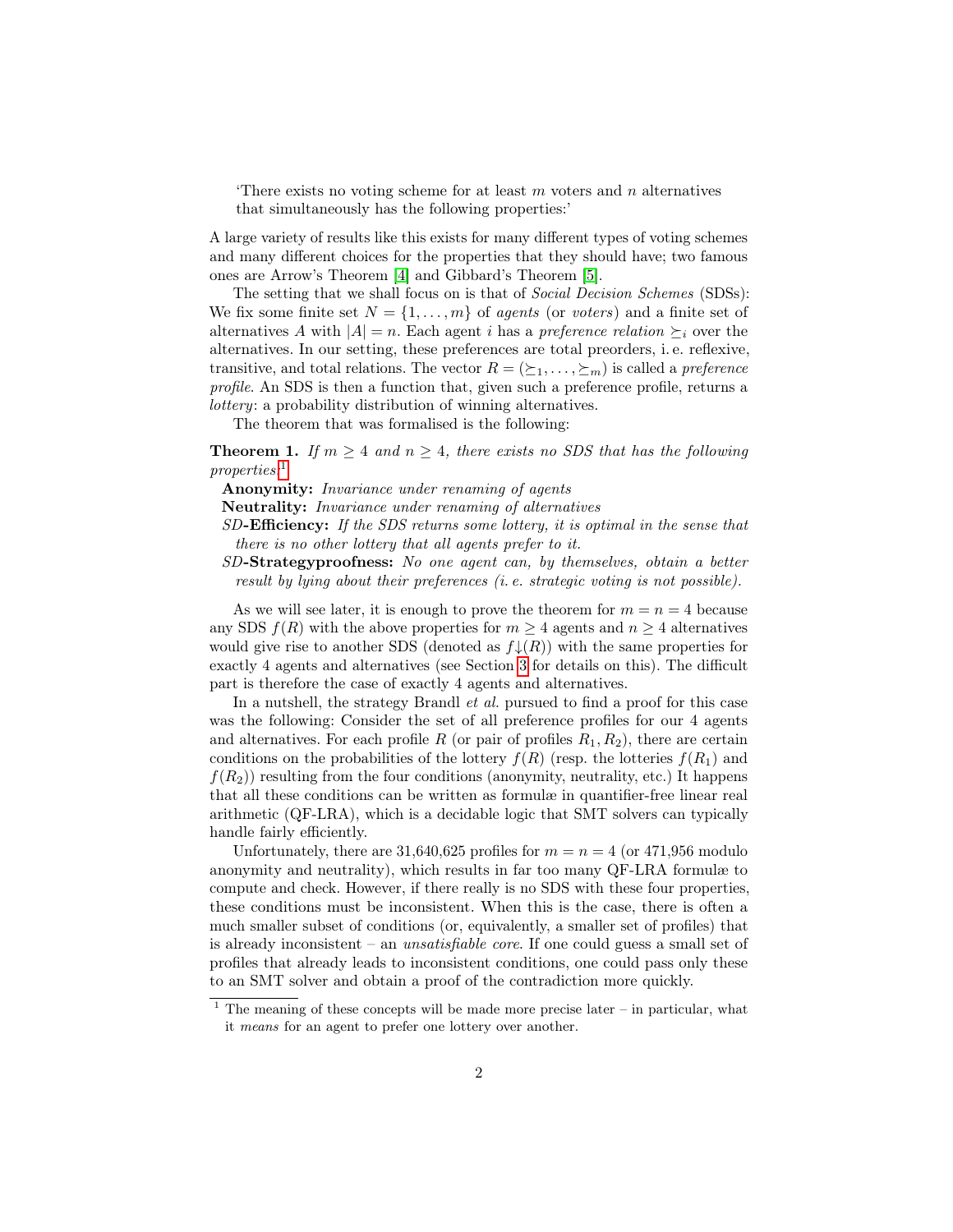Brandl et al. used search heuristics to find such a set of profiles, which they then narrowed down to only 47. The search for profile sets likely to lead to a contradiction and the translation to QF-LRA formulæ in the SMT-LIB format was performed by an unverified Java program.

However, there are various problems with this. Computer proofs are notoriously controversial in the mathematical community and even in high-profile computer proofs such as the Kepler conjecture [\[6\]](#page-15-5) or the Lorenz Attractor [\[7](#page-15-6)[,8\]](#page-15-7), problems with the computer code were later found (although they turned out to be repairable). In our case, some possible points of criticism are:

- One must trust the SMT solver.
- One must trust the Java program that computes the conditions arising from the profiles and encodes them into the SMT-LIB format.
- The proof cannot realistically be inspected or verified by a human.

The first problem is not too serious, since one can use several different independent SMT solvers to check the result. Some of them can produce proof objects that can be verified by simple independent checkers.

The second problem could be solved by inspecting the generated SMT-LIB file by hand and checking that the generated inequalities are indeed the ones that follow from the 47 preference profiles – a very tedious task, but feasible.

The last problem, however, is difficult to address. While solvers like Z3 can print out unsatisfiability proofs, these proofs are typically fairly large and dense and provide little insight.

To address these concerns, Brandl et al. sought out my collaboration to formalise some version of this proof in Isabelle. Since Isabelle can replay SMT proof objects through its own kernel, we were confident that it should be possible to obtain some kind of proof of Theorem [1](#page-1-1) in Isabelle. It was, however, completely unclear how to achieve the ultimate goal of finding a more structured and humanreadable proof and whether such a proof even exists.

## 3 Definitions

First of all, I will define the basic notions that are required to state and prove the main result. For the Isabelle definitions, I followed the philosophy to keep definitions as simple and as close to the textbook definitions as possible – including syntax – or to at least prove more textbook-style versions as alternative definitions later on. In particular, I also placed great importance on proving various different views on more complex notions (e. g. Stochastic Dominance, SD-Efficiency, and Strategyproofness). This makes working with them more convenient as one can pick whichever form is most suitable in any given situation; it also increases the confidence that the definitions really are faithful to the textbook definitions.

I aim to present every notion precisely as it is defined in Isabelle, but for the sake of brevity and readability, I will mostly refrain from using actual Isabelle notation.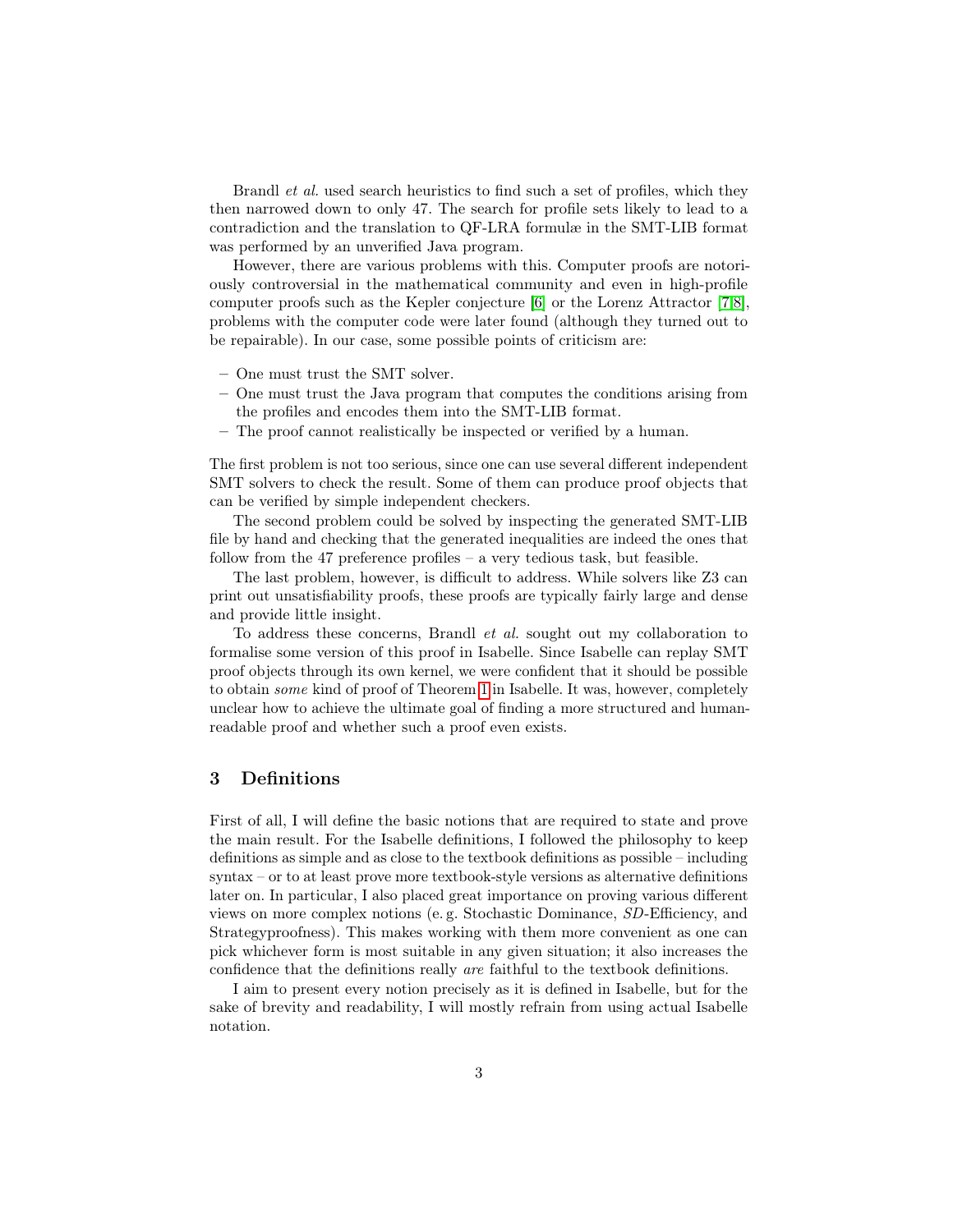Most of the notions discussed here (such as family of preorders, Social Decision Scheme, SD-efficient SDS) are defined as locales [\[9\]](#page-15-8). These are a kind of named context supporting multiple inheritance that facilitates modular reasoning.

In the remainder of this section, I will list the most relevant definitions for Theorem [1.](#page-1-1)

Agents and Alternatives. In the Isabelle formalisation, agents and alternatives are opaque: We simply assume that we have finite non-empty sets  $N$  of some type  $\nu$  set (agents) and A of some type  $\gamma$  set (alternatives).<sup>[2](#page-3-0)</sup> For convenience, I invented the name election (with a locale of the same name) to describe a setting with a fixed set of agents and alternatives.

Preferences. Each agent i has their own preference relation  $\succeq$ , which is a total preorder (reflexive, transitive, and total – i.e.  $x \succeq y \vee y \succeq x$  for all  $x, y$ ). The collection of the preferences of all the agents forms a vector  $(\succeq_1, \ldots, \succeq_m)$ ; this is called a preference profile.

In Isabelle, the preference relations are modelled as functions  $\gamma \to \gamma \to \text{bool}$ . Preference profiles are a modelled as functions  $\nu \to \gamma \to \gamma \to$  bool. By convention, any preference relation must return false if one of its inputs is not in A and any preference profile must return an empty relation if its input is not in  $N$ . This ensures extensionality in the sense that e. g. two preference relations are logically equal if they agree on all alternatives in A.

Lotteries. A lottery is a probability distribution of alternatives. Since there are only finitely many alternatives, the most convenient representation of this is as a *Probability Mass Function* (PMF). In Isabelle/HOL, the type  $\gamma$  pmf is defined as the type of all functions  $f : \gamma \to \mathbb{R}$  such that  $\forall x. f(x) \geq 0$  and  $\sum_x f(x) = 1$ . Various probability- and measure-theoretic concepts are defined for this type so that one can work with it in a fairly idiomatic way. We can simply define the set of *lotteries* as the set of values of type  $\gamma$  pmf whose support is a subset of A.

Anonymity and Neutrality. An SDS is anonymous if renaming the agents does not change the outcome, i.e. for any permutation  $\pi$  of N, we have  $f(R \circ \pi) = f(R)$ .

For neutrality, we first need to define what it means to rename an alternative. Let  $\sigma$  be a permutation of A. Then, if  $\succeq$  is a preference relation, the relation  $\succeq^{\sigma}$  obtained by renaming the alternatives with  $\sigma$  can be defined as  $x \succeq^{\sigma} y \leftrightarrow$  $\sigma^{-1}(x) \succeq \sigma^{-1}(y)$ . By renaming all preferences in a profile R like this, we obtain a profile  $R^{\sigma}$ . Additionally, we also have to take into account that the elements in the lottery returned by f must also be renamed. This can be accomplished with the function map  $pmf$ , which is the push-forward measure, i.e. the covariant map function for PMFs. All in all, we obtain the condition

$$
f(R^{\sigma}) = \text{map} \text{ pmf } \sigma \ (f(R)) .
$$

<span id="page-3-0"></span><sup>2</sup> Readers who are used to systems like Coq or Lean might wonder why one does not simply use the entire types  $\nu$  and  $\gamma$ . The reason for this is that we sometimes want to decrease or increase the number of agents and alternatives. Doing this without explicit carrier sets can be problematic in Isabelle.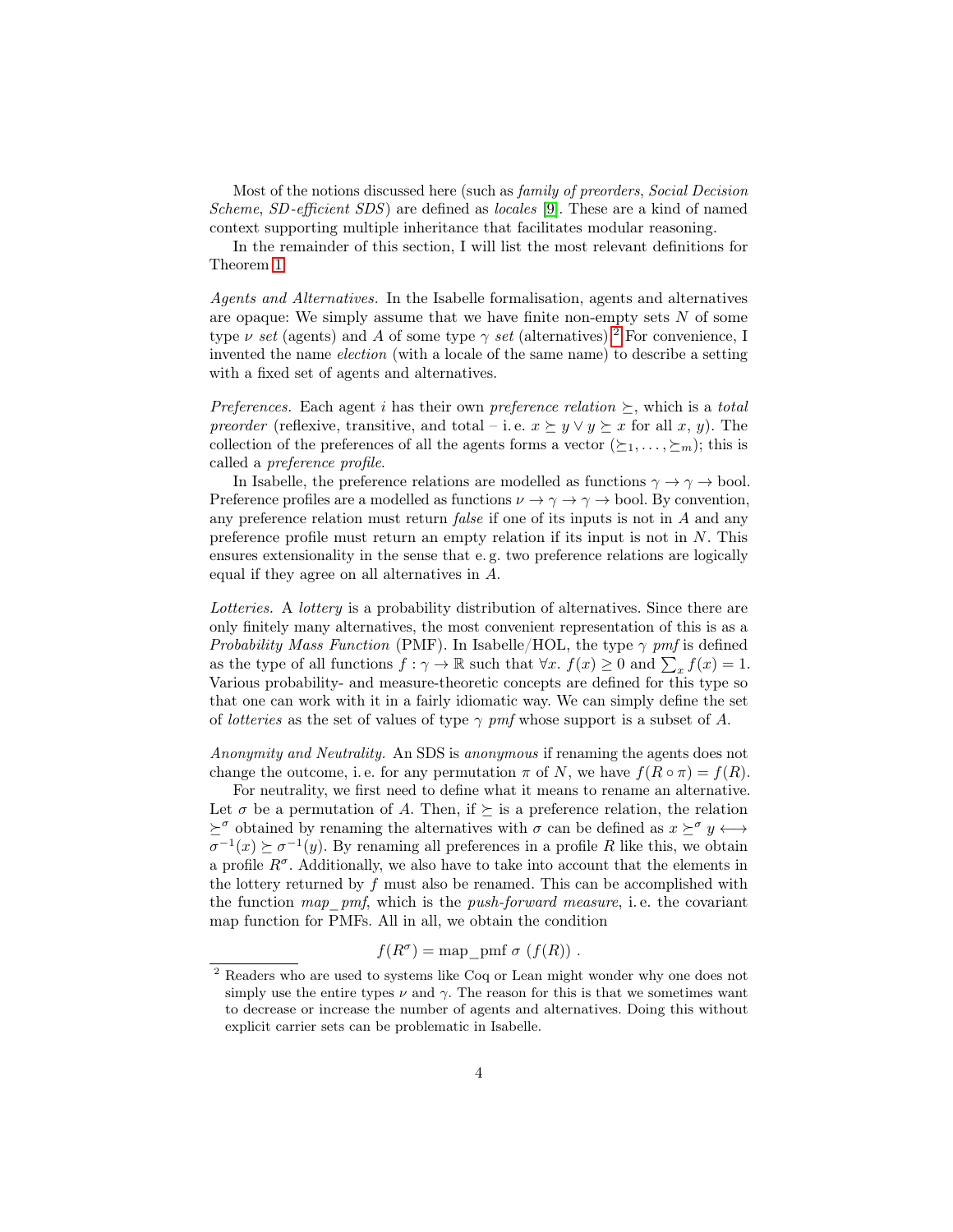Pareto preorder. A family (i.e. a vector)  $R = (\succeq_1, \ldots, \succeq_n)$  of preorders gives rise to the Pareto preorder of that family, which is simply defined as the intersection of all the  $\succeq_i$ :

$$
x \preceq_{\operatorname{Par}(R)} y \Longleftrightarrow \forall i. \ x \preceq_i y
$$

Note that here, the  $\succeq_i$  are not assumed to be total, since we will use Par for non-total relations later on. Even if the  $\succeq$  are total,  $Par(R)$  typically is not.

We call x a Pareto loser w.r.t. R if there is y such that  $x \prec_{\text{Par}(R)} y$ ; in other words, there exists another alternative  $y$  that makes all agents at least as happy as x, and one of them strictly more happy.

Stochastic dominance. As was mentioned before, we need a notion of when an agent prefers one lottery to another, i.e. to lift a preference relation  $\succeq$  on alternatives to one on lotteries. Such a notion is called a lottery extension. In general, the resulting relations on lotteries are not total. Lottery extensions are typically justified by making some reasonable assumption about the behaviour of agents and then concluding under what circumstances they must prefer one lottery over another. An extreme example to illustrate this would be that any agent should be expected to prefer the singleton lottery where their favourite alternative wins with probability 1 over any other lottery.

The lottery extension we shall use is Stochastic Dominance. The definition is somewhat technical, namely

$$
p \preceq_{SD(\succeq)} q \Longleftrightarrow \forall x \in A. \; P_p[\{y \mid y \succeq x\}] \le P_q[\{y \mid y \succeq x\}],
$$

i. e. for any alternative  $x$ , the probability of getting something at least as good as  $x$  in the lottery  $q$  is at least as big as that in  $p$ .

Another equivalent, but perhaps more intuitive definition is

$$
p \preceq_{SD(\succeq)} q \iff \forall u \in \text{vnM}(\succeq). \ E_p[u] \leq E_q[u],
$$

i.e. for all von Neumann–Morgenstern utility functions  $u : A \to \mathbb{R}$  that are compatible with the preference relation  $\succeq$ , the lottery q must yield at least as much expected utility as p.

The idea behind SD is that agents are assumed to have a utility function and want to maximise their expected utility. We only know the agent's preference relation, but not the underlying utility function. However, if a lottery q yields at least as much expected utility as  $p$  for all utility functions that fit the agent's preferences, we expect the agent to consider q at least as good as  $p$  – and that is precisely what SD is.

Efficiency. Efficiency of an SDS, in general, means that the SDS never returns a lottery that can be improved upon in a way that satisfies all agents. One basic notion of Efficiency is  $ex\text{-}post\text{-}Efficiency$ , which states that for any profile R, the resulting lottery  $f(R)$  must not contain a Pareto loser w.r.t. R.

SD-Efficiency, which is used in Theorem [1,](#page-1-1) is a stronger notion. Using the concepts defined above, we can define it very concisely: a lottery is called SDinefficient w.r.t. a profile R if it is a Pareto loser w.r.t.  $SD \circ R$ , i.e. there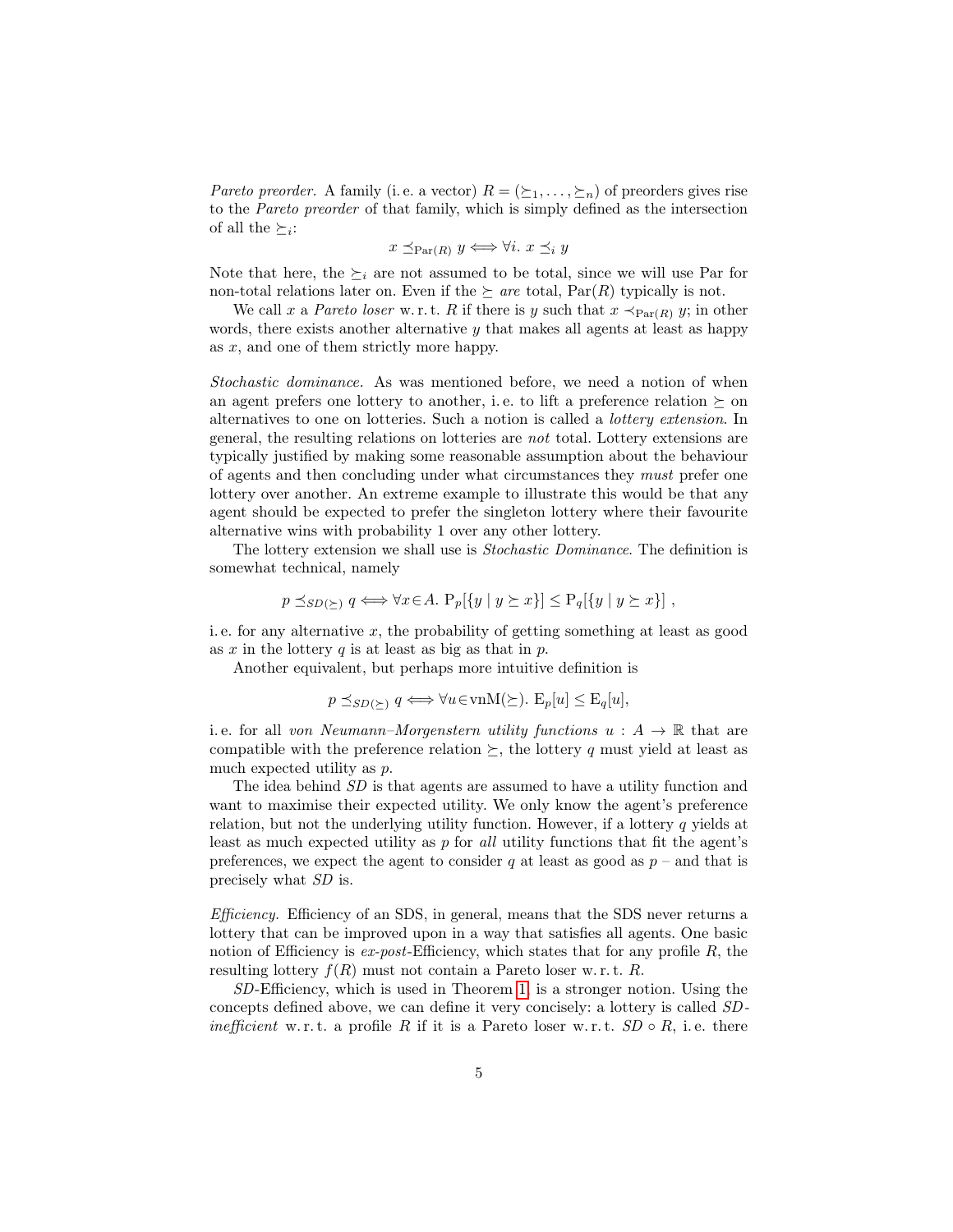is another profile  $R'$  that is weakly  $SD$ -preferred by all agents and strictly SD-preferred by at least one agent.

An SDS is called *SD-efficient* if it never returns an *SD*-inefficient lottery.

Strategyproofness. Strategyproofness captures the intuitive idea that agents should have no benefit from voting strategically. There are various notions of Strategyproofness; for our purposes, we only need (weak) SD-Strategyproofness. An SDS f is called *(weakly)* SD-strategyproof if, for any agent  $i \in N$ , any preference profile  $R = (\succeq_1, \ldots, \succeq_m)$ , and any preference relation  $\succeq'_i$  we have:

$$
f(R(i := \succeq'_i)) \nsucc_{SD(\succeq_i)} f(R)
$$

Intuitively, this means that no single agent can benefit from lying about their preferences. If they submit false preferences  $\succeq_i$  instead of their true preferences  $\succeq_i$  (while all other preferences remain the same), the result can never be better (w. r. t.  $SD(\succeq_i)$ ) than if they had submitted their true preferences.

<span id="page-5-0"></span>Lifting. As was mentioned before, the impossibility result can be 'lifted' from m agents and n alternatives to m' agents and n' alternatives with  $m' \geq m$ ,  $n' \geq n$ . The general idea is this: Given a preference profile R for m agents and n alternatives, we can extend this profile to  $n'$  alternatives by adding  $n'-n$  new 'dummy' alternatives that are all equally good, but strictly worse than all the existing n alternatives. Then, we can extend the profile to  $m'$  agents by adding  $m'-m$  new 'dummy' agents that are fully indifferent between all  $n'$  alternatives. We denote this 'lifted' version of R as  $R\uparrow$ .

Using this, we can 'lower' any SDS  $f$  for  $m'$  agents and  $n'$  alternatives to an SDS  $f\downarrow$  on m agents and n alternatives by defining  $f\downarrow(R) := f(R\uparrow)$ . In order for  $f\downarrow$  to be well-defined, however, it must never return any of the dummy alternatives. Since the dummy alternatives are all Pareto losers, one way to ensure this is if f is ex-post-efficient. In this case,  $f\downarrow$  is also ex-post-efficient.

Notably, if f is  $ex\text{-}post\text{-efficient}$ , this construction also preserves anonymity, neutrality, SD-Efficiency, and SD-Strategyproofness. This way, any impossibility result involving ex-post-Efficiency (or something stronger) and any combination of the above-mentioned properties can be lifted to a higher number of agents and alternatives.

Random (Serial) Dictatorship. Let us now turn to two interesting examples of concrete SDSs that I also formalised in Isabelle as an exercise to myself and to the library I developed: Random Dictatorship (RD) and Random Serial Dictatorship  $(RSD)$ .

The former is normally only defined for the subset of preference profiles where each agent has a unique favourite alternative. In this case, RD picks an agent uniformly at random and returns that agent's favourite alternative as the winner. Since the present formalisation only allows SDSs over the full set of preference relations, I chose the obvious generalisation where one first picks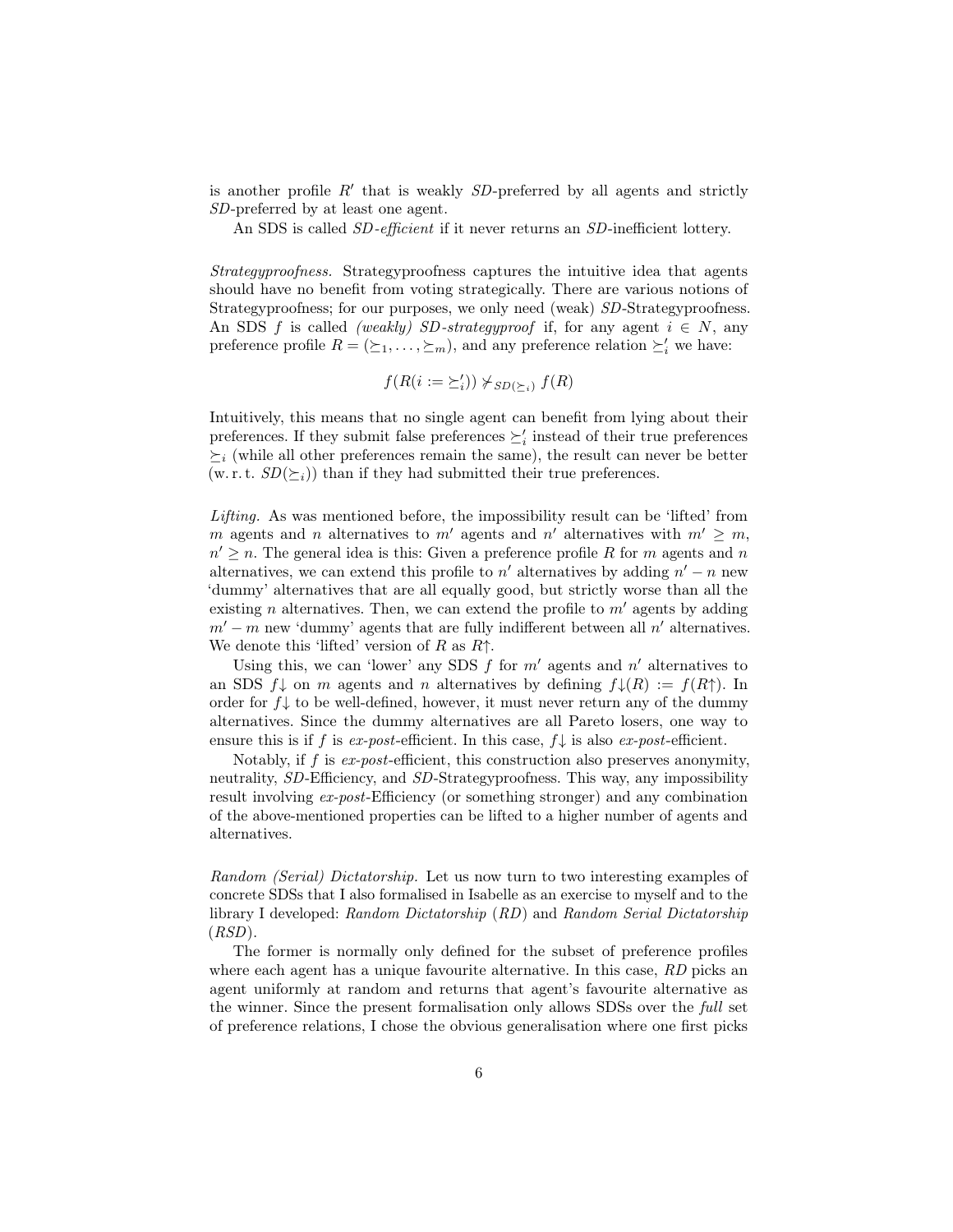an agent uniformly at random and then returns one of that agent's favourites uniformly at random if there are more than one. The Isabelle definition of RD is

RD  $R =$ **do**  $\{i \leftarrow \text{pmf} \text{ of } \text{set } N; \text{pmf} \text{ of } \text{set } (Max \text{ wrt} \text{ among } (R \ i) \ A)\}\$ 

where pmf of set X describes the uniform distribution over the set X and Max  $wrt$  among returns the maximal elements among the given set w. r. t. the given preference relation. For details on the monadic do notation, see e. g. Eberl et al. [\[10\]](#page-15-9). The SDS thus defined can then easily be proven to satisfy anonymity, neutrality, and SD-Strategyproofness (a stronger version of the latter than the one defined above even). It is, however, not ex-post-efficient.

Random Serial Dictatorship is another generalisation of RD to the full set of preference profiles which additionally fulfils ex-post-Efficiency. Here, one first chooses a random permutation  $i_1, \ldots, i_m$  of the agents and then lets each agent, in that order, delete all those among the remaining alternatives that they 'do not want' (i. e. keep only those that they prefer most among the remaining ones). Then, one returns one of the remaining alternatives (among which all agents are indifferent) uniformly at random. One possible Isabelle definition is

RSD N A R = do is  $\leftarrow$  pmf\_of\_set (permutations\_of\_set N) pmf of set (foldr  $(\lambda i \ A'$ . Max wrt among  $(R \ i) \ A'$ ) is A)

where permutations of set N returns the set of all lists that contain each element of N exactly once. An alternative recursive definition is

RSD N A R = if  $N = \emptyset$  then pmf\_of set A else do  $i \leftarrow pmf$  of set N RSD  $(N\bar{\setminus}\{i\})$  (Max wrt among  $(R \; i)$  A) R

The actual definition in Isabelle uses the generic combinator fold random permutation from the Isabelle library that allows traversing a set in random order. This directly yields the above two definitions as corollaries and allows the user to use whichever form is more convenient.

RSD can then be proven to be anonymous, neutral, strongly SD-strategyproof, and ex-post-efficient. The proofs of the first two are fairly simple; the other two are somewhat more involved. Writing these non-trivial proofs about a concrete SDS like RSD served as a good first 'stress test' of the Social Choice library and increased the confidence that the formal definitions were as intended. This is likely the first formalisation of RD and RSD and their properties.

### 4 Gathering Consequences from Profiles

Having established the necessary definitions, we can now approach the proof of the main result (Theorem [1\)](#page-1-1). First of all, let us explore how to take the four conditions – anonymity, neutrality,  $SD$ -Efficiency,  $SD$ -Strategyproofness – and derive all of the arising conditions for a fixed set of profiles, from which we can then hopefully derive a contradiction. Suppose we have an SDS  $f$  for some fixed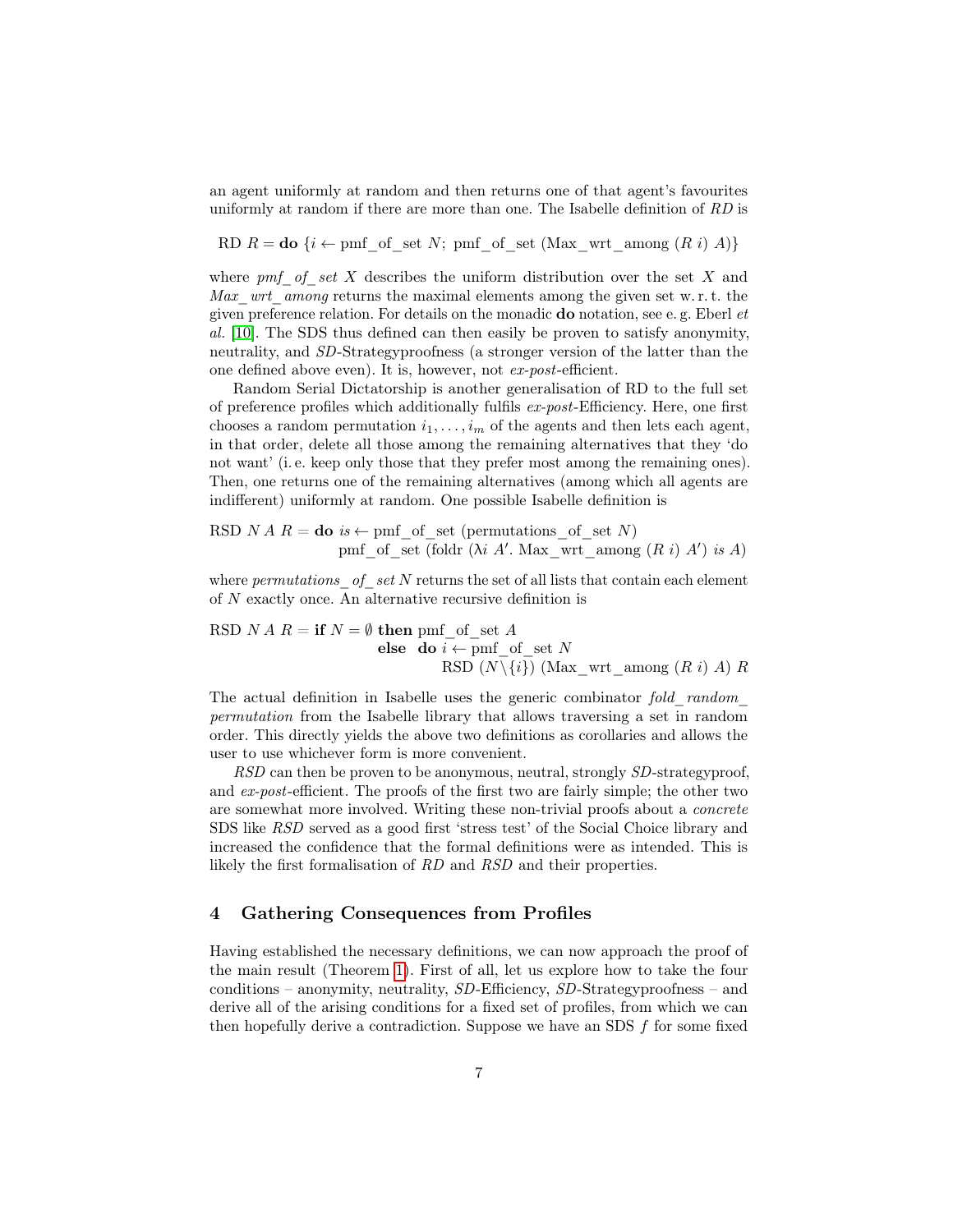set of  $m$  agents and  $n$  alternatives. As mentioned before, these four conditions can be fully characterised by QF-LRA formulæ. The variables in these formulæ are the probabilities returned by  $f$  for each profile  $R$ . We denote these variables as  $p_{R,x}$  (the probability that  $f(R)$  returns the winner x).

Let us now go through the different types of conditions. Again, I will only sketch the precise constructions here; for more details, see Brandl *et al.* [\[1\]](#page-15-0).

Anonymity and Neutrality. Anonymity can be handled implicitly by simply considering all preference profiles that differ only by a renaming of agents as equal. An alternative view is to look at a preference profile as a multiset of preference relations instead of as a vector.

For neutrality, one can similarly consider all profiles equal that differ only by a renaming of alternatives. Here, the only way to implement this in practice seems to be to choose an arbitrary representative among the n! candidates, e.g. the one with the lexicographically smallest representation.

Orbit conditions. The above does not completely capture anonymity and neutrality; what is still missing are the so-called orbit conditions that arise from profile automorphisms: If a permutation  $\sigma$  of alternatives maps a profile R to itself (modulo anonymity), it is clear that by neutrality, all alternatives in an orbit of  $\sigma$  must receive the same probability (e.g. if  $\sigma = (a \; b \; c)(d)$ , we have  $p_{R,a} = p_{R,b} = p_{R,c}$ . These orbit conditions tend to arise when R has rich symmetries. Together with the efficiency conditions, they will be extremely useful in the proof later since they greatly restrict the possible values for f.

SD-Strategyproofness. This is easy to capture in QF-LRA: For any pair of profiles R,  $\bar{R}$  we must check if  $\bar{R}$  differs from R only by the preferences of one agent i. If that is the case, let  $\succeq_i$  resp.  $\overline{\succeq}_i$  denote the preference relation of agent i in R resp.  $\bar{R}$ . We must then have  $\bar{\neg f}(\bar{R}) \succ_{SD(\succeq_i)} f(R)$  and  $\neg f(R) \succ_{SD(\succeq_i)} f(\bar{R})$ . When the definition of Stochastic Dominance is unfolded, these conditions simply reduce to a combination of equations and inequalities in the  $p_{R,x}$  and  $p_{\bar{R},x}$ .

Of course, equality must be seen modulo anonymity and neutrality here, and if a renaming of alternatives was necessary for the manipulation, this renaming must also be taken into account.

SD-Efficiency. This is the most difficult condition to handle. Here, the key insight by Brandl *et al.* is that if a lottery is  $SD$ -efficient w.r.t. a profile R, then all other lotteries with the same support or a smaller support (w. r. t. inclusion) are also SD-efficient. We can therefore define the notion of an SD-efficient support: A set  $X \subseteq A$  is called an *SD-efficient support* if the lotteries that have support X are SD-efficient. Whether such a set  $X$  is an SD-efficient support can simply be encoded as a linear programming problem.

Therefore, we only need to find all the inclusion-minimal SD-inefficient supports  $X_1, X_2, \ldots$  (of which there are  $\langle 2^m \rangle$ ). The condition that some lottery p be  $SD$ -efficient w.r.t. R then reduces to its support not being a superset of any of these minimal SD-inefficient supports, i.e.  $\forall k$ .  $\exists x \in X_k$ .  $p_{R,x} = 0$ . This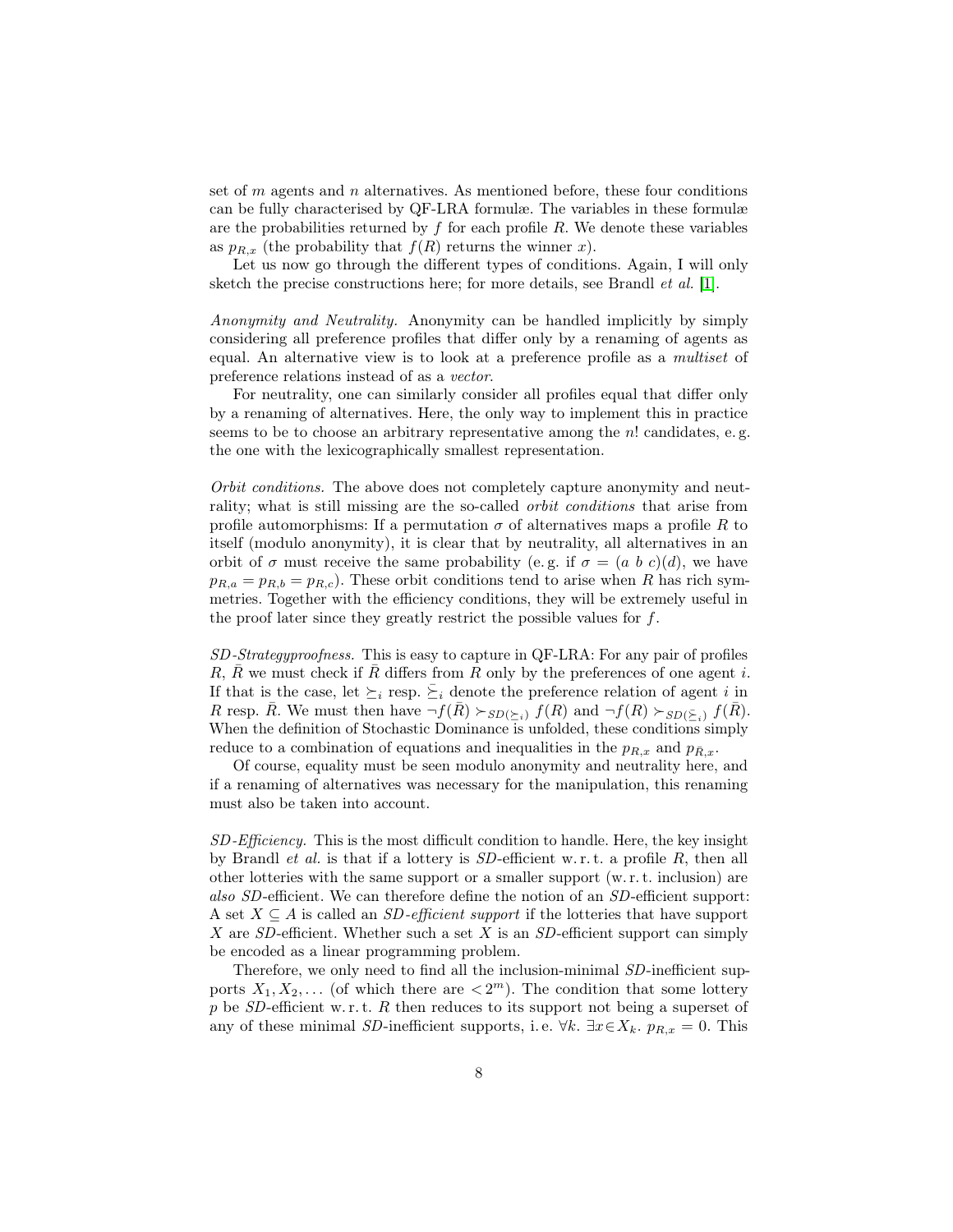is a conjunction of disjunctions, and thus a QF-LRA formula. Of course, this support-set characterisation of SD-Efficiency is also fully verified in the system.

Another interesting fact is that a singleton support  $\{x\}$  is SD-inefficient iff x is a Pareto loser. This directly implies that SD-Efficiency is stronger than expost-Efficiency, and it means that we do not have to employ linear programming for singleton sets; we can simply check if the element is a Pareto loser.

Lottery conditions. Lastly, we still need to take into account that the  $p_{R,x}$  are not independent real variables: since they represent probabilities, they are subject to the conditions  $p_{R,x} \geq 0$  and  $\sum_{x \in A} p_{R,x} = 1$ .

## 5 Tooling

### <span id="page-8-1"></span>5.1 External Tools and Trusted Code Base

I will now give a brief overview of the two external tools that were used in this project. Neither of them are trusted, i. e. the correctness of the final result does not depend on them. First, however, I would like to clarify what exactly the trusted code base of the result is.

Isabelle is based on a simple intuitionistic logic known as Isabelle/Pure, on top of which the object logic HOL is then axiomatised. The basic inference rules of Pure are provided as ML functions by the Isabelle kernel, which is the only part of Isabelle that can actually produce theorems<sup>[3](#page-8-0)</sup>. All other parts of Isabelle (e.g. all of its various proof automation tools) can only prove theorems by interfacing with this kernel, so that the trusted code base is effectively only the kernel (and the code for parsing and pretty-printing). A bug in any other part of Isabelle or in my own ML code should therefore, in principle, never lead to an inconsistency. To reiterate: all proofs in this work go through the kernel. There is no use of computational reflection, there are no no external computations, and no trusted external tools.

Now, let me clarify what the two external tools were used for and in what form.

<span id="page-8-2"></span>Z3. This is a well-known SMT solver. It is bundled with the Isabelle distribution and integrated via the *smt* proof method [\[11\]](#page-15-10), which translates Isabelle/HOL goals into the SMT-LIB format, calls Z3, and attempts to reconstruct an Isabelle proof from the Z3 proof. Here, Isabelle proof does not mean Isabelle proof text. smt does not produce Isabelle code; it rather constructs Isabelle theorems by emulating the Z3 proof rules with basic logical inference. A replayed Z3 proof therefore appears as a single opaque invocation of the smt method in Isabelle proof text. Like the Z3 proofs, these reconstructed proofs are very large and lowlevel and therefore not human-readable. They are, however, just as trustworthy as any other Isabelle proof since the smt method has to go through Isabelle's kernel in order to create theorems.

<span id="page-8-0"></span><sup>&</sup>lt;sup>3</sup> Except for *oracles*, which I do not use here.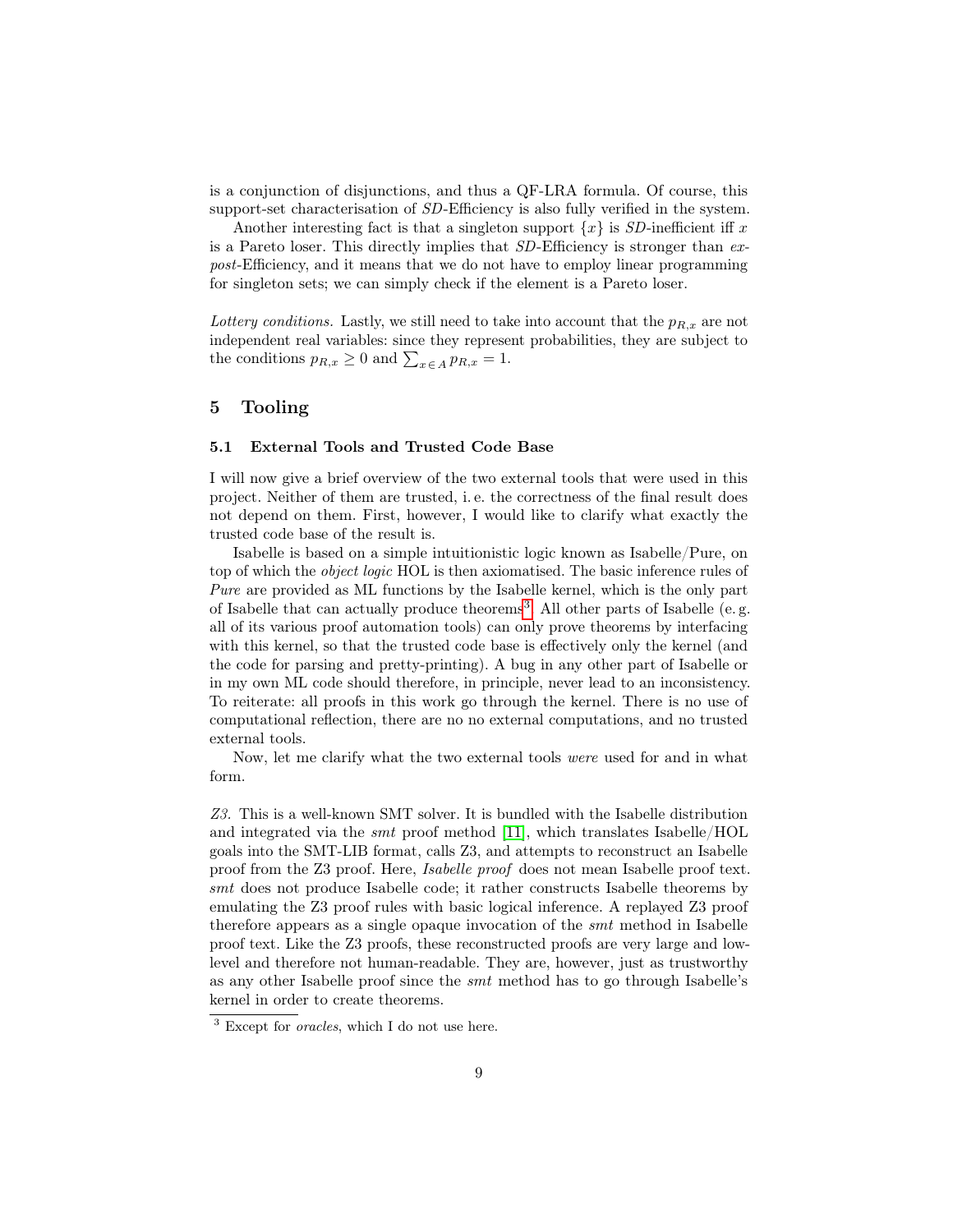As will be explained in Section [6,](#page-11-0) this smt method was very helpful in deriving the 'human-readable' version of the proof of Theorem [1;](#page-1-1) however the final proof does not contain any invocations of it anymore.

 $QSOpt$  ex. This software is a Linear Programming solver written in C that uses exact rational arithmetic [\[12,](#page-16-0)[13\]](#page-16-1), i. e. it outputs the exact optimal solutions as rational numbers without any rounding errors. It was developed by Applegate et al. using their non-exact solver QSopt as a basis and uses a combination of fast, non-exact floating point operations and exact rational computations based on GMP arbitrary-precision rational numbers. This is important because we want to use the solution returned by the solver to construct witness lotteries, and even a small rounding error would lead Isabelle to reject such a witness.

However, I do not use this version of QSopt\_ex since I was unable to compile the code. Fortunately, there is a fork by Jon Lund Steffenson [\[14\]](#page-16-2) that provides a number of improvements, particularly to the build system. I created rudimentary bindings to interface with this version of QSopt\_ex from Isabelle/ML by writing the problems into a problem description file in the LP format, invoking QSopt\_ex on it, and parsing the result file.

For our purposes, we only need to compute the optimal solutions, but we do not have to *prove* that they are optimal. QSopt ex is used to check if a support is  $SD$ -inefficient and – when it is – to compute a witness for this inefficiency (i.e. another lottery that is strictly better w.r.t. Pareto- $SD$ ). If there were a bug in QSopt\_ex, this would either lead to an unprovable goal when trying to use the witness or it would cause us to miss some inefficient supports and therefore give us less information about the consequences of SD-Efficiency. It can, by construction, never lead to any inconsistency.

Note that we do not need to show the optimality of the solutions found by QSopt\_ex in Isabelle; it is only required on a meta level for the completeness of the approach. We do need to prove the correctness of the solutions, however, and this can easily be done by Isabelle's general-purpose automation.

#### <span id="page-9-0"></span>5.2 Automation in Isabelle/HOL

While all of the many facts following from our four properties for the given set of preference profiles could easily be derived and proven in Isabelle by a human, this would have resulted in a considerable amount of work and boilerplate proofs. Moreover, this work would have to be re-done for a new proof of a related statement or even if the underlying preference profiles changed slightly, which discourages experimentation. The goal was therefore to develop specialised automation for this in Isabelle that is capable of replacing the unverified Java program by Brandl et al., thereby turning Isabelle into a capable IDE for randomised Social Choice proofs of this kind.

Isabelle itself is written in Standard ML and contains a sophisticated ML system based on Poly/ML that allows compiling and adding new code at run-time. Users can add custom proof methods written in ML to automate proof steps and commands to automatically define constants, derive facts, etc. I developed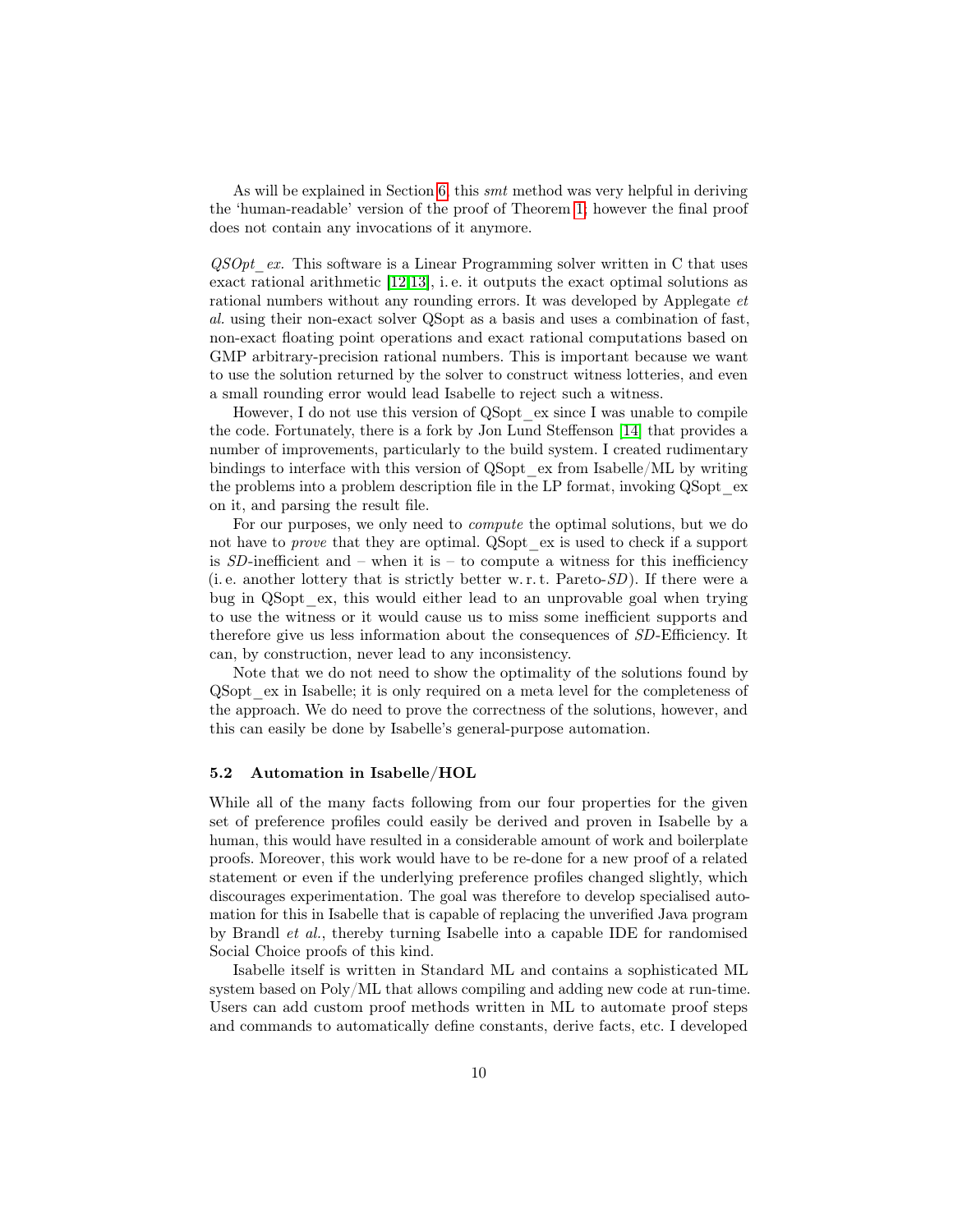a number of such Isabelle commands to automate the fact gathering described before:

- preference profiles defines preference profiles and automatically proves their well-definedness. The notation is similar to that found in textbooks: to specify e. g. the preference relation  $1 \succ \{2, 3\} \succ 4$  (1 is better than 2 or 3 and 2 and 3 are equally good and better than 4) one would write 1, [2, 3], 4.
- derive orbit equations computes the orbit conditions for a set of given preference profiles and proves them automatically. . For each orbit, a canonical representative x is chosen and the orbit conditions have the form  $f(R)(y) =$  $f(R)(x)$ , where  $y \neq x$  is some other element on the orbit. This makes it possible to use the orbit conditions directly as rewrite rules for Isabelle's simplifier, since the equations are normalising.
- find inefficient supports computes Pareto losers and SD-inefficient supports and automatically proves the corresponding conditions for ex-post- and SD-efficient SDSs. In order to find SD-inefficient supports and prove their inefficiency, the ML code invokes the external Linear Programming solver QSOpt\_ex.
- prove inefficient supports takes a list of ex-post- and SD-inefficient supports where each SD-inefficient support is annotated with a witness lottery (i. e. a lottery that is strictly SD-preferred to the uniform distribution on the inefficient support). This witness lottery can be read directly from the solution of the corresponding linear program.

The idea is to compute the inefficient supports and their witnesses once with find inefficient supports, which outputs a hyperlink that can be clicked to automatically insert a corresponding invocation of prove inefficient supports with all the witnesses filled in as needed. This makes the final proof document completely independent from the external LP solver.

derive strategyproofness conditions takes a list of preference profiles and computes all possible manipulations of all profiles in this list that yield another profile in the list. It then derives and proves all the conditions that arise from these manipulations for a (weakly) strategyproof SDS. The user can specify an optional distance threshold to restrict the search to small manipulations (measured as the cardinality of the symmetric difference of the relations). For our purposes, a distance of 2 is sufficient.

Note again that this ML code is *untrusted*: I did not verify it and  $-$  as explained in Section [5.1](#page-8-1) – there is, in fact, no need to verify it.

All of this automation is available in the Archive of Formal Proofs entry on randomised Social Choice [\[2\]](#page-15-1). The automation also provides ML interfaces so that for future similar projects, one could easily implement the entire pipeline of candidate set generation, derivation of all the QF-LRA conditions, and the invocation of the SMT solver inside Isabelle, turning it into a convenient and extensible IDE for randomised Social Choice.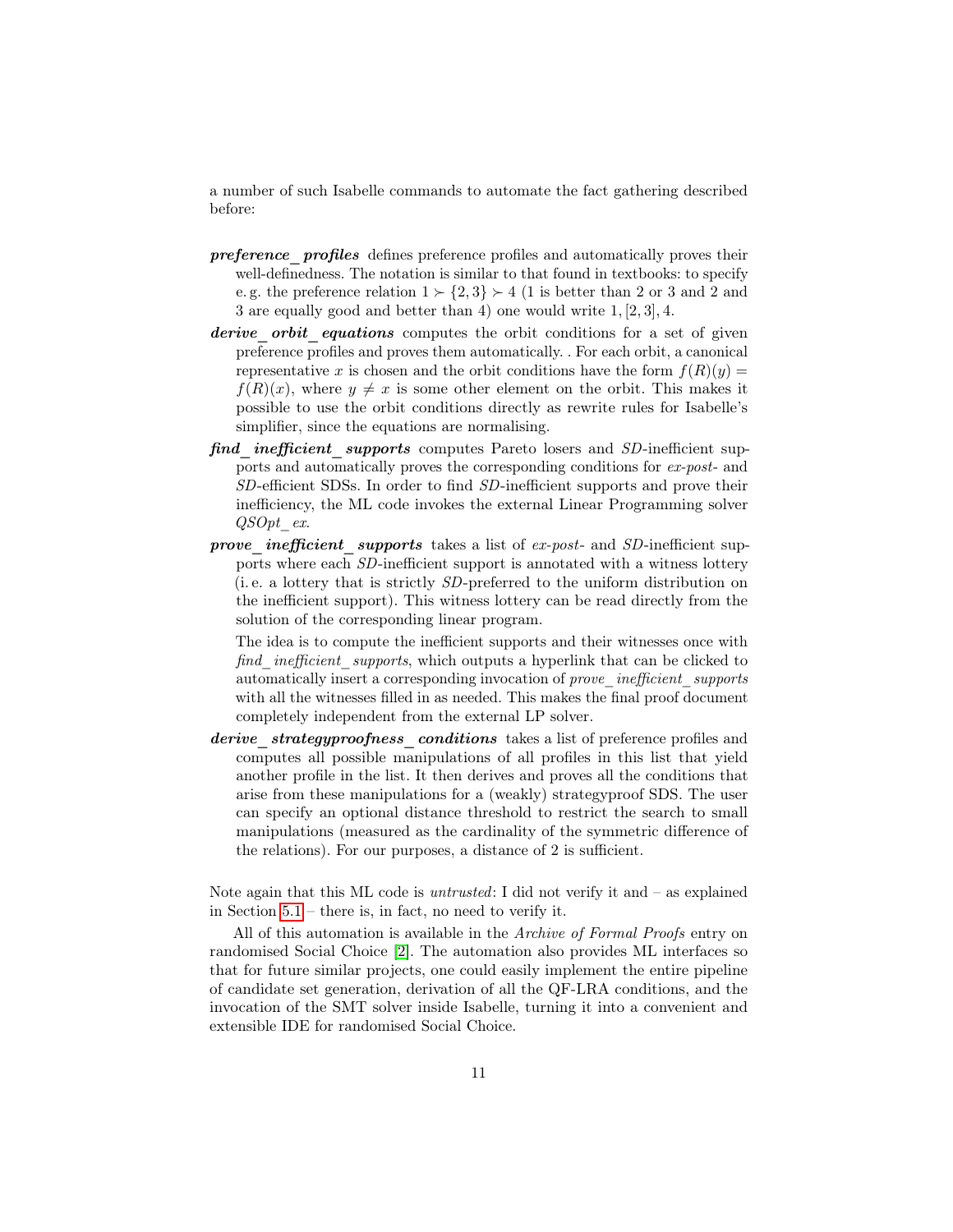### <span id="page-11-0"></span>6 The Formal Proof of Theorem [1](#page-1-1)

The formal proof of the main result begins with a definition of the setting: I define a locale called sds impossibility for the setting of an anonymous, neutral, SD-efficient and SD-strategyproof SDS for  $m \geq 4$  agents I and  $n \geq 4$  alternatives N. Building on this, I then define a sublocale called sds impossibility  $\frac{4}{4}$  that additionally assumes that  $I = \{A, B, C, D\}$  and  $N = \{a, b, c, d\}$  where the four agents and alternatives are distinct. Our goal is to prove False in the context of the latter locale and then use the lifting machinery described in Section [3](#page-5-0) to derive *False* in the first locale.

For illustration purposes, I will track the total number of degrees of freedom in our problem, i.e. the number of real variables  $p_{R,x}$  that are not constrained by an equation. In the beginning, we have 141 degrees of freedom (4 for each profile, minus 1 eliminated since the probabilities must sum to 1).

The automatic part. In the context of the locale sds impossibility 4 4, the machinery described in Section [5.2](#page-9-0) is invoked: The 47 preference profiles listed in the proof by Brandl et al. are defined using the preference profiles command. The orbit and strategyproofness conditions are derived fully automatically – we only have to supply the list of profiles that we are interested in to the corresponding commands. For the efficiency conditions, we need to run *find inefficient supports* once; for the full set of profiles, this takes about 7 s. The final proof document only contains the invocation of *prove* inefficient supports generated by it.

This automatic part is fairly quick: The proofs of the well-definedness of the profiles and all the other conditions take about 20 s altogether. The result returned by these commands is:

- 12 equations of the form  $p_{R,x} = p_{R,y}$  from orbit conditions
- 24 equations of the form  $p_{R,x} = 0$  from Pareto losers
- 9 conditions of the form  $p_{R,x} = 0 \vee p_{R,y} = 0$  from SD-inefficient supports
- 256 conditions from Strategyproofness (of which we will use only 85)

Each orbit and Pareto-loser condition immediately eliminates one degree, and 5 of the SD-Efficiency conditions also each eliminate one degree immediately due to orbit conditions. This leaves us with 100 degrees of freedom. Using the smt method mentioned in Section [5.1,](#page-8-2) we can then already prove False in Isabelle from all these conditions fully automatically within about 8 s.

Deriving a human-readable proof. As mentioned before, one of the goals of the project was to obtain a structured proof that a human can follow and, in principle, check every step. I will now describe how I proceeded to find such a proof.

As a first step, the 5 support conditions mentioned above that eliminate a degree have to be identified by hand. They happen to have the form  $p_{R,x}$  =  $0 \vee p_{R,y} = 0$  where we know  $p_{R,x} = p_{R,y}$  from an orbit condition, so that we can conclude  $p_{R,x} = p_{R,y} = 0$ . Naturally, this process could also be automated, but seeing as there are only 5 conditions like this, it is hardly worth the effort.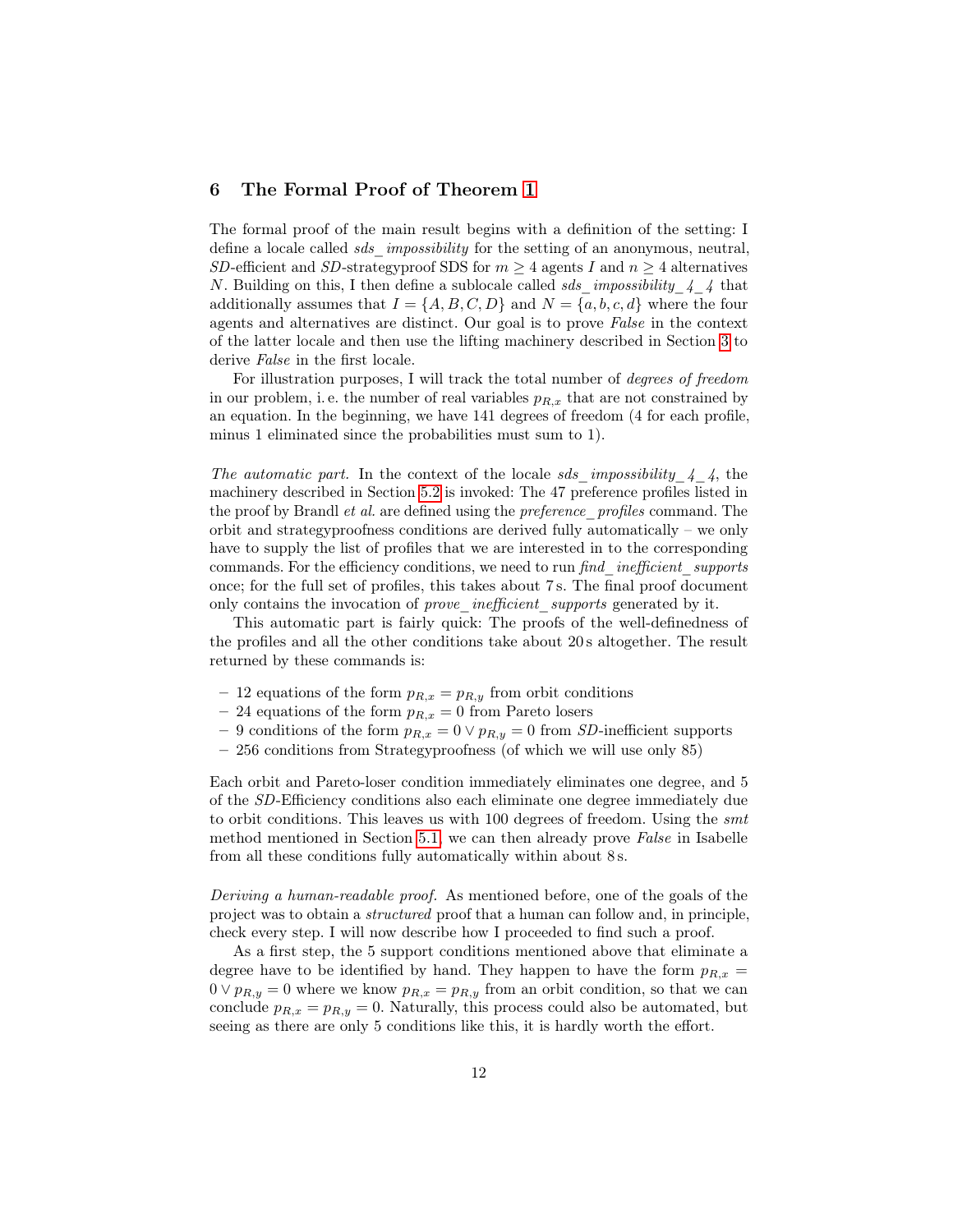I then naïvely tried to reason 'forward' from the conditions by combining various Strategyproofness conditions and the 4 remaining unused support conditions. It seemed particularly desirable to me to find exact values for variables (e.g.  $p_{R_{39},b} = 0$  or  $p_{R_{36},a} = 1/2$ ) since this immediately greatly simplifies all Strategyproofness conditions in which that variable appears. Any value thus determined can be added to Isabelle's simplifier so that one can easily see what remains of any given condition after all the values that were already determined have been plugged in.

My general approach to derive these new equalities was then initially to pick two corresponding Strategyproofness conditions (i.e. two profiles  $R_1$  and  $R_2$  that differ only by one agent's manipulation modulo a renaming of alternatives). Then I hand these – together with lottery conditions and possibly support conditions – to Isabelle's auto method. In some cases, the assumptions are then automatically simplified to some useful equation like  $p_{R_{36},b} = 0$  or  $p_{R_{18},c} = p_{R_9,c}$  or at least an inequality like  $p_{R_5,d} \geq 1/2$ . This worked for quite a while, but eventually, I was unable to find any new information like this.

I then turned towards the SMT solver for guidance. The situation at this point is that there are some structured proofs of facts and we hand these facts (along with many Strategyproofness conditions) to the SMT solver to derive False. The way forward was to attempt to *pull out* facts from the set of facts given to the SMT solver. To do this, I conjectured values of variables (e.g.  $p_{R_{42},a} = 0$ ) that seemed likely to be useful (e. g. because they would simplify many other conditions). Of course, since the conditions are inconsistent, any conjecture like this is provable in our context, but a 'good' conjecture can be derived from a small subset of the conditions.

I therefore used the smt method to check how many conditions suffice to prove my conjecture. When this set was sufficiently small, I proved the conjecture using the smt method, added it to the set of facts given to smt in the final proof of False, and removed as many of its preconditions as possible from that set in order to determine whether the conjecture was indeed a useful one – the goal, after all, is to make the final 'monolithic' proof step smaller.

With this approach, I was able to easily shrink the final proof step until it disappeared completely. I then proceeded to 'flesh out' all the small facts proven with the smt method into structured Isabelle proofs, which was fairly easy since they were all relatively small and Isabelle has good automation for linear arithmetic. The end result was a very linear proof without any 'big' case distinctions, which is remarkable considering that there are over 60 disjunctions in the conditions altogether. At this stage, the proof was clear and detailed enough to derive a rigorous and human-readable (albeit rather lengthy) pen-and-paper proof, which is printed in the appendix of the paper by Brandl et al. [\[1\]](#page-15-0).

# 7 A Mistake in a Related Result

A previous paper by Brandl et al. contained a proof of a weaker version of Theorem [1.](#page-1-1) The difference is that this weaker theorem additionally assumes that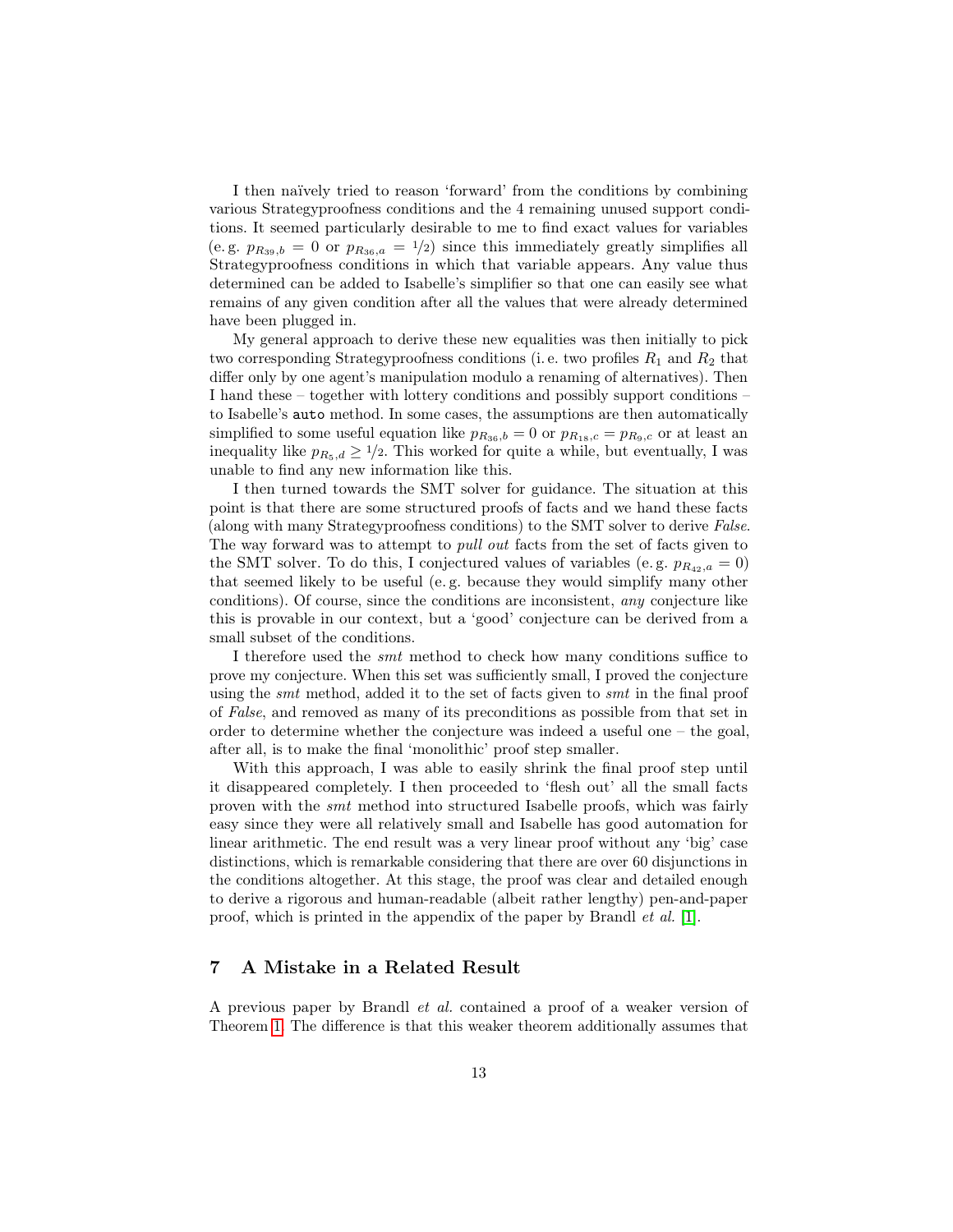the SDS in question must also be an extension of Random Dictatorship in the sense that it returns the same result as RD if each agent has a unique favourite alternative (i. e. whenever RD is defined).

**Corollary 1.** If  $m \geq 4$  and  $n \geq 4$ , there exists no SDS that is an extension of RD and has the following properties: Anonymity, Neutrality, SD-Efficiency, SD-Strategyproofness.

For the motivation behind this result, see the original presentation by Brandl et al. [\[15\]](#page-16-3). For our purposes, it should only be said that the proof for this theorem was relatively short and human-readable (it involves only 13 profiles). It was therefore decided to first formalise this weaker theorem in Isabelle (in the hope that it would be considerably easier) and then move on to the proof of Theorem [1.](#page-1-1)

Like their later proof of Theorem [1,](#page-1-1) the main part here is also the base case  $m = n = 4$  and then employs the lifting argument described in Section [3.](#page-5-0) I was able to formalise the base case of  $m = n = 4$  quickly and without any problems, although it already became apparent that tool support such as that described in Section [5.1](#page-8-1) would be very useful.

However, once I attempted to formalise the lifting step (which Brandl *et al.*) only described very roughly in a single paragraph since it is usually not very interesting), it became apparent that the lifting argument breaks down in this case: What Brandl et al. missed is that unlike the other four properties, the property 'f is an extension of RD' does not 'survive' the lifting, i.e. if f is an RD-extension, it is possible that  $f\downarrow$  is not an RD-extension anymore.

Brandl et al. acknowledged this mistake and published a corrigendum [\[16\]](#page-16-4) in which they suggest to add the additional requirement that  $f$  must ignore fully indifferent agents. The result and its problems were superseded by the later correct proof of Theorem [1](#page-1-1) anyway. Nevertheless, I find it notable that the formalisation process found a previously undiscovered mistake in a peerreviewed published work – in particular, a mistake that could only be repaired by introducing additional assumptions.

# 8 Related Work

Brandl *et al.* [\[1,](#page-15-0)[15\]](#page-16-3) already give a good overview of work related to Theorem [1](#page-1-1) in Social Choice Theory. Geist & Peters [\[17\]](#page-16-5) give an overview of computer-aided methods in Social Choice Theory in general. I shall therefore restrict this section to formalisations of results from broader Social Choice Theory in theorem provers.

Nipkow [\[18,](#page-16-6)[19\]](#page-16-7) formalised Arrow's theorem and the Gibbard–Satterthwaite theorem. Gammie [\[20,](#page-16-8)[21\]](#page-16-9) formalised some more results such as Arrow's theorem, May's theorem, Sen's liberal paradox, and stable matchings. All of these use Isabelle/HOL. The only formalisation of Social Choice Theory outside of Isabelle that I am aware of is one of Arrow's theorem in Mizar by Wiedijk [\[22\]](#page-16-10).

Brandt et al. [\[23,](#page-16-11)[24\]](#page-16-12) recently built upon my work to formalise another, simpler impossibility result in Isabelle/HOL: that there is no Social Choice Function (SCF) for at least 3 agents / alternatives that fulfils Anonymity, Fishburn-Strategyproofness, and Pareto-Efficiency. The main differences to this work are: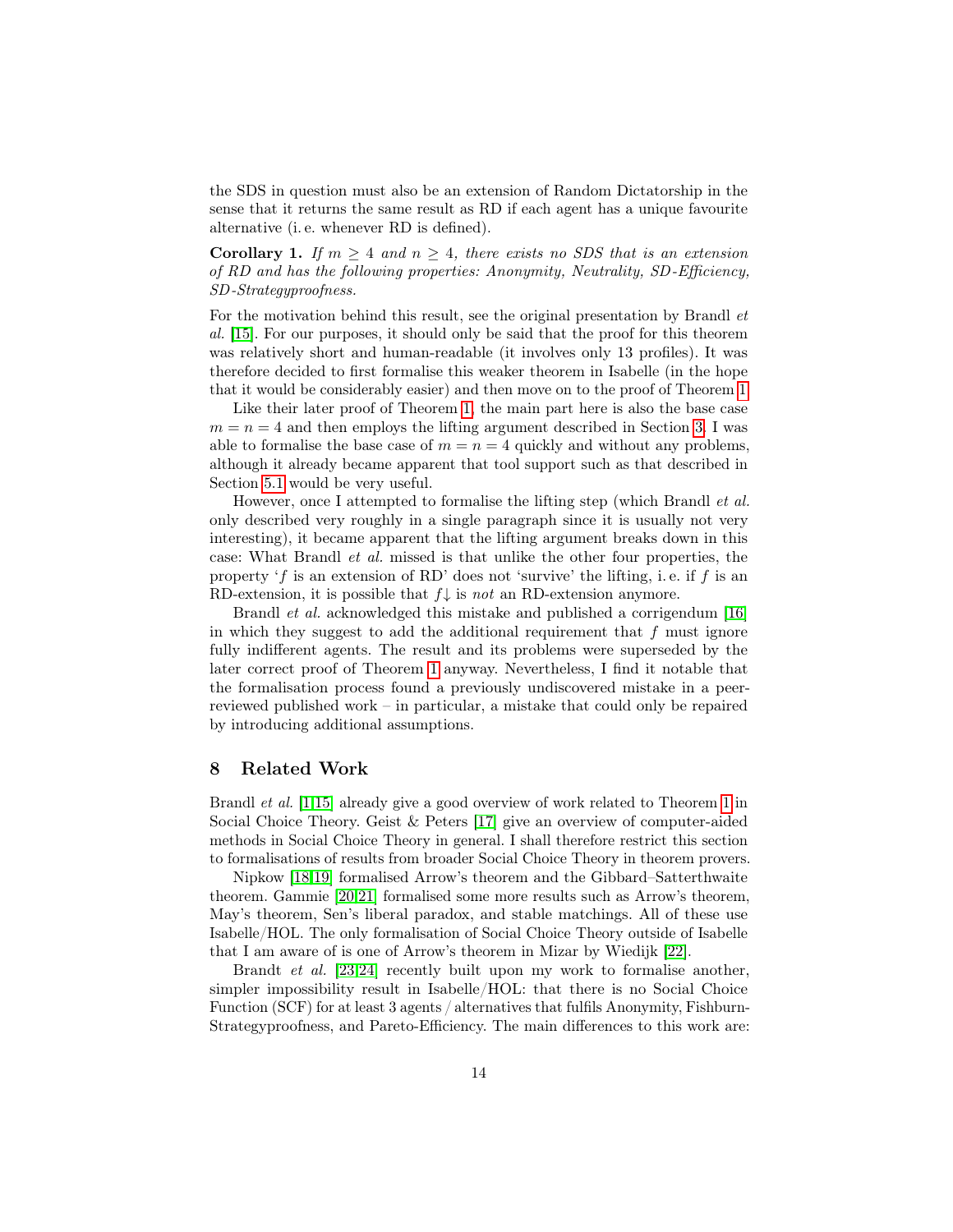- SCFs return a set of winners, not a lottery. The problem can thus be encoded into SAT and SMT is not needed.
- The proof involves only 21 preference profiles instead of 47 and only 33 Strategyproofness conditions instead of 85.
- They do not attempt to construct a human-readable proof and instead use Isabelle's built-in SAT solver to obtain the contradiction in the end.

Due to the different setting of SCFs, most of the specialised automation developed for SDSs could unfortunately not be reused. The *preference profiles* command and the substantial amount of library material on preferences, however, could be reused. The general structure of the proof (locales, definitions of various notions related to SDSs/SCFs, lifting) was also sufficiently similar that a considerable amount of material on SDSs could easily be adapted. Due to the much smaller size of the proof, the derivation of the SAT conditions from the preference profiles was done by hand since it would have been significantly more work to adapt the automation to SCFs.

It is worth noting that, in contrast to my work here, all examples listed in this section were only concerned with non-probabilistic Social Choice Theory. The present work is therefore probably the first published formalisation concerning randomised Social Choice Theory.

# 9 Conclusion

Based on work by Brandl et al. [\[15,](#page-16-3)[25\]](#page-16-13), I have written a fully machine-checked proof of the incompatibility of SD-Strategyproofness and SD-Efficiency using the Isabelle/HOL theorem prover and, based on this, a 'human-readable' proof. In the process, I have also developed a high-level formalisation of basic concepts of randomised Social Choice Theory and proof automation that automatically defines and derives facts from given preference profiles. Both of these can be used for similar future projects.

This work was also an interesting case study in how interactive theorem provers (like Isabelle) and powerful automated theorem provers (like Z3 and other SMT solvers) can be used not only to formally verify existing mathematical theorems, but also to find completely new and – more or less – human-readable proofs for conjectures. For human mathematicians, simplifying large terms and combining large numbers of complicated linear equations and inequalities is tedious and error-prone, but specialised computer programs (such as SMT solvers or Isabelle's decision procedures for linear arithmetic) excel at it. Using an interactive proof system such as Isabelle has the great advantage that

- it is virtually impossible to make a mistake in a proof,
- one receives immediate feedback on everything, and
- it is easy to check whether an idea works out or not.

The last two points are, in my opinion, often not stressed enough when talking about interactive theorem proving. With a paper proof, changing parts of the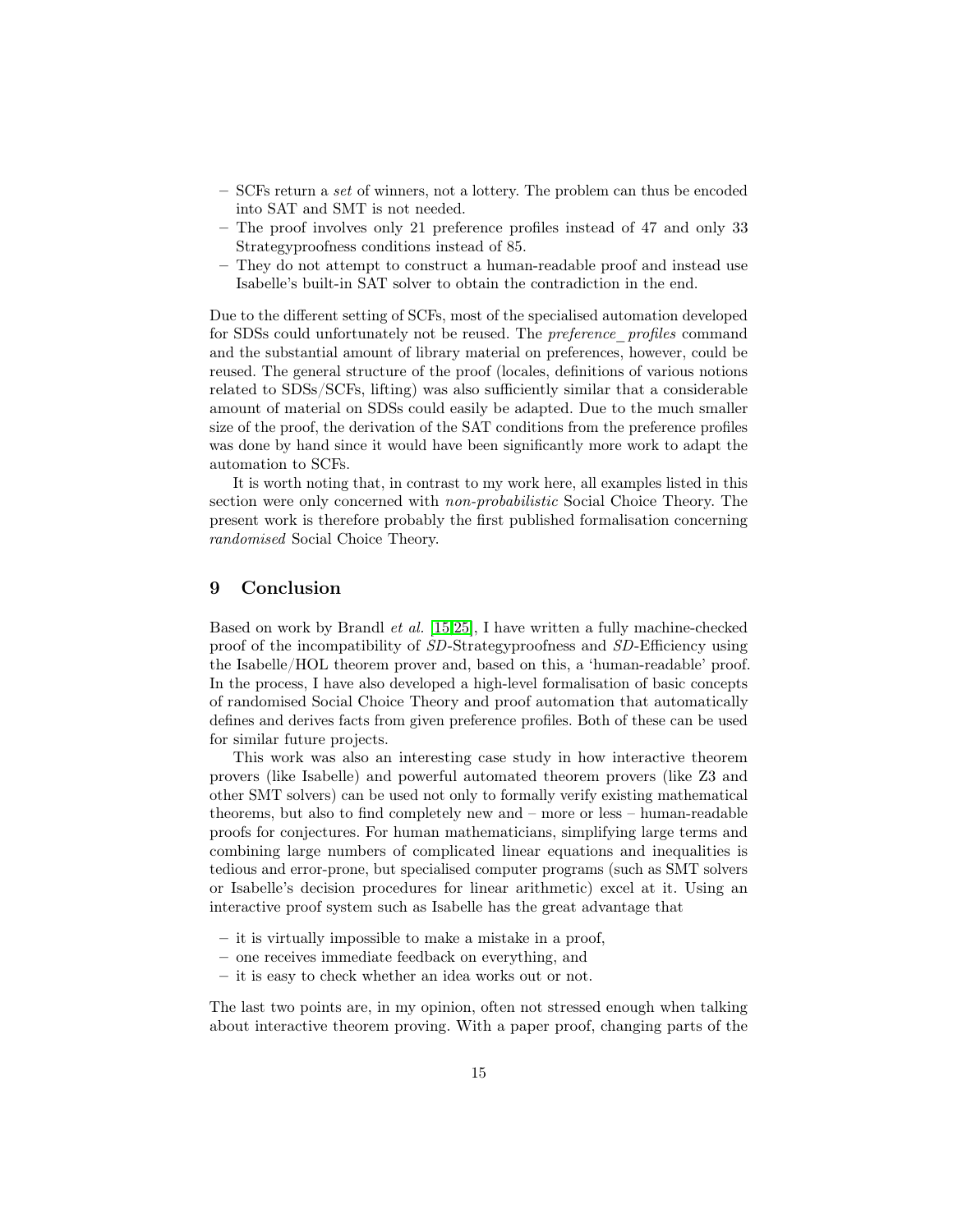proof (e. g. simplifying the presentation or removing unnecessary assumptions) is usually a tedious and error-prone process. With the support of an interactive theorem prover, the consequences of any change become visible immediately, which can make experimentation and 'proof prototyping' much more appealing.

I also believe that this work shows that there is an opportunity for fruitful collaboration between domain experts and interactive proof experts. Together, even brand-new research-level mathematical results can – at least sometimes – be formalised. This can improve the confidence in the correctness of the result tremendously, and, more importantly, it is an excellent way to find and rectify mistakes (as was the case here).

### Acknowledgments

I would like to thank Florian Brandl, Felix Brandt, and Christian Geist for bringing the field of randomised Social Choice to my attention as a target for formalisation, and for their continued assistance. I also thank Florian Brandl and Felix Brandt for commenting on a draft of this document.

# References

- <span id="page-15-0"></span>1. Brandl, F., Brandt, F., Eberl, M., Geist, C.: Proving the incompatibility of efficiency and strategyproofness via SMT solving. Journal of the ACM 65(2) (January 2018) 6:1–6:28
- <span id="page-15-1"></span>2. Eberl, M.: Randomised social choice theory. Archive of Formal Proofs (May 2016) Formal proof development.
- <span id="page-15-2"></span>3. Eberl, M.: The incompatibility of SD-efficiency and SD-strategy-proofness. Archive of Formal Proofs (May 2016) formal proof development.
- <span id="page-15-3"></span>4. Arrow, K.J.: A difficulty in the concept of social welfare. Journal of Political Economy 58(4) (1950) 328–346
- <span id="page-15-4"></span>5. Gibbard, A.: Manipulation of schemes that mix voting with chance. Econometrica 45 (02 1977) 665–681
- <span id="page-15-5"></span>6. Hales, T.C., Adams, M., Bauer, G., Dang, D.T., Harrison, J., Hoang, T.L., Kaliszyk, C., Magron, V., McLaughlin, S., Nguyen, T.T., Nguyen, T.Q., Nipkow, T., Obua, S., Pleso, J., Rute, J., Solovyev, A., Ta, A.H.T., Tran, T.N., Trieu, D.T., Urban, J., Vu, K.K., Zumkeller, R.: A formal proof of the Kepler conjecture. arXiv 1501.02155 (2015)
- <span id="page-15-6"></span>7. Tucker, W.: The Lorenz Attractor Exists (revised March 10, 1999). PhD thesis, Uppsala universitet (1999)
- <span id="page-15-7"></span>8. Viana, M.: What's new on Lorenz strange attractors? The Mathematical Intelligencer 22(3) (Jun 2000) 6–19
- <span id="page-15-8"></span>9. Ballarin, C.: Locales: A module system for mathematical theories. Journal of Automated Reasoning 52(2) (2014) 123–153
- <span id="page-15-9"></span>10. Eberl, M., Hölzl, J., Nipkow, T.: A verified compiler for probability density functions. In Vitek, J., ed.: Proceedings of the 24th European Symposium on Programming, Springer Berlin Heidelberg (2015) 80–104
- <span id="page-15-10"></span>11. Böhme, S.: Proof reconstruction for Z3 in Isabelle/HOL. In: 7th International Workshop on Satisfiability Modulo Theories (SMT '09). (2009)